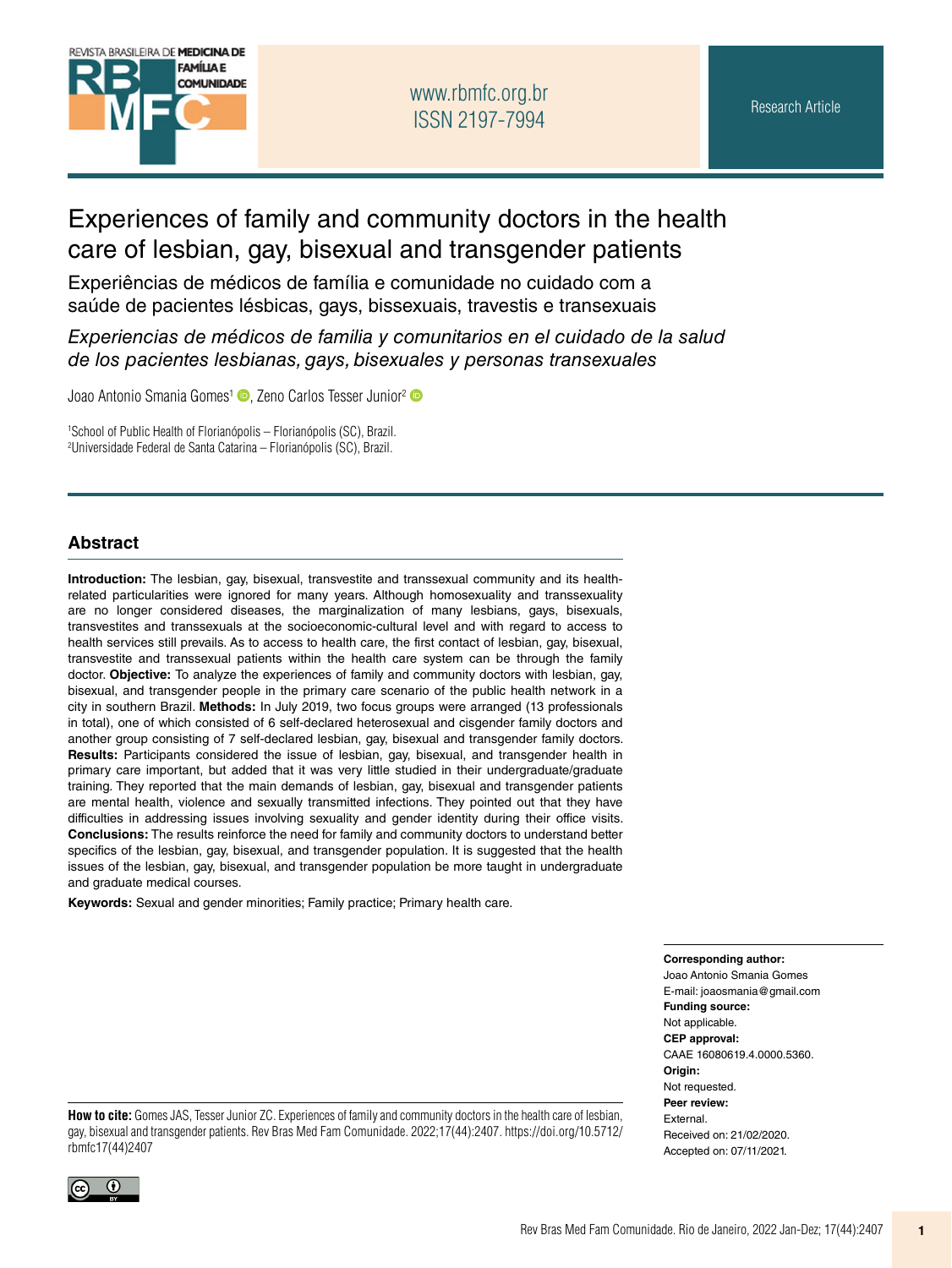#### **Resumo**

**Introdução:** A comunidade lésbicas, gays, bissexuais, travestis e transexuais e suas particularidades associadas à saúde foram ignoradas por muitos anos. Embora a homossexualidade e a transexualidade não sejam mais consideradas doenças, ainda prevalece marginalização de muitas pessoas lésbicas, *gays*, bissexuais, travestis e transexuais a nível sócio-econômico-cultural e de acesso aos serviços de saúde. No que tange ao acesso à saúde, o primeiro contato do paciente Lésbicas, Gays, Bissexuais, Travestis e Transexuais dentro do sistema de saúde pode ser através do médico de família e comunidade. **Objetivo:** Analisar as experiências dos médicos de família e comunidade no atendimento às pessoas lésbicas, gays, bissexuais, travestis e transexuais na atenção básica da rede municipal de saúde em uma cidade no Sul do Brasil. **Métodos:** Desenvolveramse dois grupos focais (13 profissionais no total), um deles constituído de seis médicos de família e comunidade autodeclarados heterossexuais e cisgêneros e outro grupo constituído de sete médicos de família e comunidade autodeclarados lésbicas, gays, bissexuais, travestis e transexuais, em julho de 2019. **Resultados:** Os participantes consideraram importante a temática da saúde lésbicas, gays, bissexuais, travestis e transexuais na atenção primária, embora ela tenha sido pouco explorada nos seus cursos de graduação. Relataram que as principais demandas dos pacientes lésbicas, gays, bissexuais, travestis e transexuais são as de saúde mental, violência e infecções sexualmente transmissíveis. Apontaram que possuem dificuldades em abordar questões que envolvem sexualidade e identidade de gênero em suas consultas. **Conclusões:** Os resultados reforçam a necessidade de os médicos de família e comunidade conhecerem especificidades da população lésbicas, gays, bissexuais, travestis e transexuais. Sugere-se que a temática da saúde da população lésbicas, gays, bissexuais, travestis e transexuais seja mais ensinada nos cursos de graduação em Medicina.

**Palavras-chave:** Minorias sexuais e de gênero; Medicina de família e comunidade; Atenção primária à saúde.

#### **Resumen**

**Introducción:** Introducción: La comunidad lesbiana, gays, bisexuales, travestis y transexuales y sus particularidades relacionadas con la salud fueron ignoradas durante muchos años. Si bien la homosexualidad y la transexualidad ya no se consideran enfermedades, aún prevalece la marginación de muchas personas lesbianas, gays, bisexuales, travestis y transexuales en términos socio-económico-culturales y de acceso a los servicios de salud. En cuanto al acceso a la asistencia sanitaria, el primer contacto de las pacientes lesbianas, gays, bisexuales, travestis y transexuales dentro del sistema sanitario puede ser a través del médico de familia y comunidad. **Objetivo:** Analizar las experiencias de los Médicos de Familia y Comunidad en el cuidado de las personas lesbianas, gays, bisexuales y personas transexuales en la atención primaria de la red de salud municipal en una ciudad del sur de Brasil. **Métodos:** Se desarrollaron dos grupos focales (13 profesionales en total), uno de los cuales consistió en 6 Médicos de Familia y Comunidad autodeclarados heterosexuales y cisgénero y otro grupo compuesto por 7 Médicos de Familia y Comunidad lesbianas, gays, bisexuales y personas transexuales autodeclarados en julio de 2019. **Resultados:** Los participantes consideraron que el tema de la salud lesbianas, gays, bisexuales y personas transexuales era importante en la atención primaria, aunque fue poco explorado en sus cursos de formación. Informaron que las principales demandas de las pacientes lesbianas, gays, bisexuales y personas transexuales son la salud mental, la violencia y las infecciones de transmisión sexual. Señalaron que en sus consultas tienen dificultades para abordar cuestiones relacionadas con la sexualidad y la identidad de género. **Conclusiones:** Los resultados refuerzan la necesidad de que los Médicos de Familia y Comunidad conozcan las especificidades de la comunidad lesbianas, gays, bisexuales y personas transexuales. Se sugiere que el tema de salud lesbianas, gays, bisexuales y personas transexuales sea más enseñado en la formación médica.

**Palabras clave:** Minorías sexuales y de género; Medicina familiar y comunitaria; Atención primaria de salud.

### **INTRODUCTION**

The lesbian, gay, bisexual, transvestite and transgender (LGBT) community and its health-related particularities were ignored for many years.<sup>1</sup> The simple fact of identifying as a gay man or a lesbian woman was considered a disease until the beginning of the years 1970 by the American Psychiatric Association (AAP) $^{\rm 2}$  and until the early 1990s by the World Health Organization (WHO). $^{\rm 3}$  Furthermore, trans people were classified by the WHO as having a gender identity disorder until 2018. It was then that this characteristic was no longer classified as part of the scope of mental illness and was treated as a "condition related to sexual health" in the update of the International Code of Diseases (ICD-11).<sup>4</sup>

Although homosexuality and transsexuality are no longer considered diseases by the health sciences, a culture of misinformation on the subject still prevails, built over the years and that generates prejudice and determines the marginalization of many LGBT people at a socioeconomic-cultural level and with regard to access to health services.5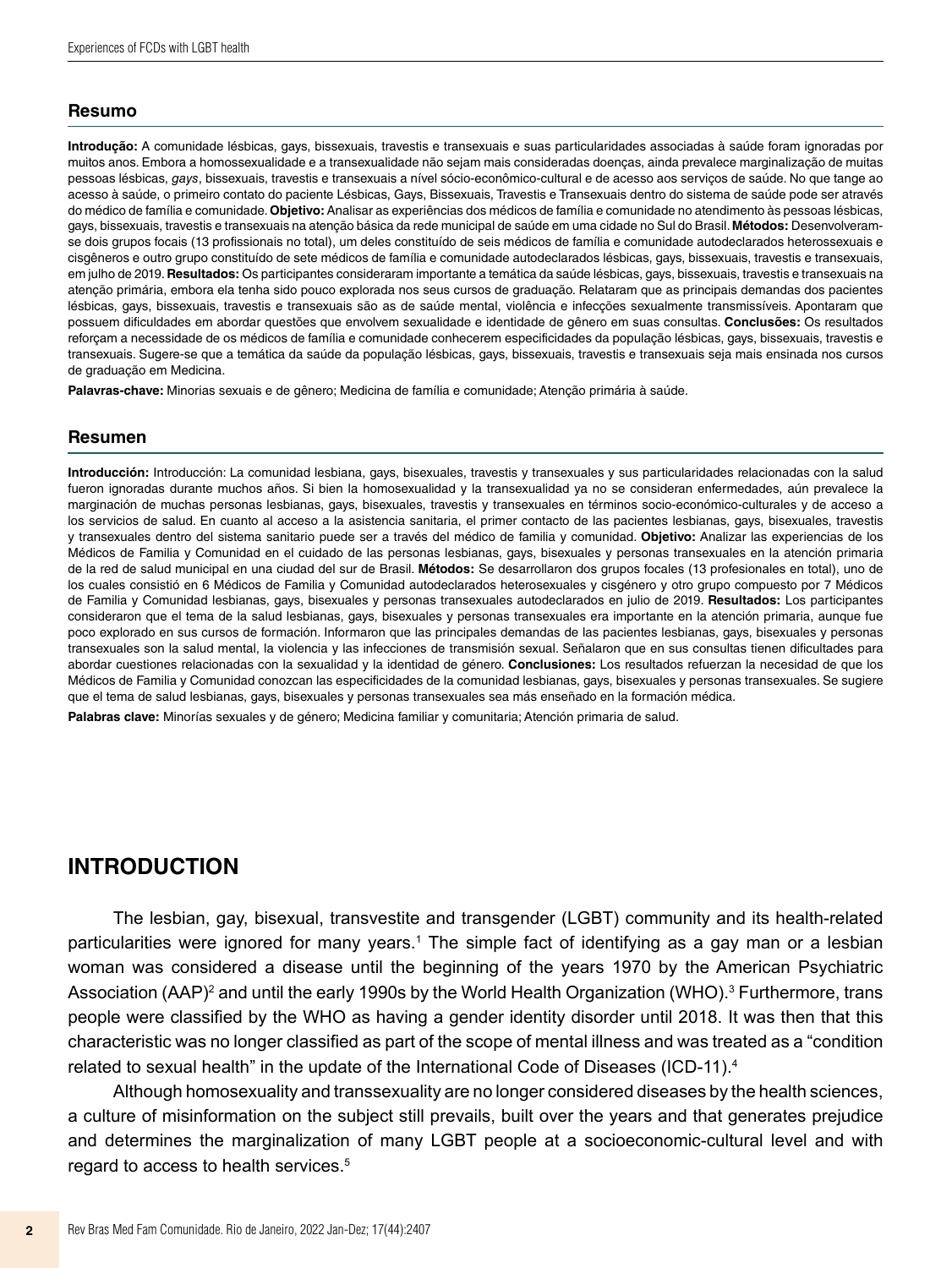As important social determinants of health, it is essential to differentiate between sexual orientation and gender identity.<sup>5</sup> Sexual orientation "(..) is the ability to have, feel or develop attraction and/or emotional, affective or sexual relationships with other people",<sup>6</sup> where it can be classified (in a binary gender system — male and female) as homosexual (people of the same gender being attracted), heterosexual (opposite genders being attracted) and bisexual (attraction to both genders).

On the other hand, gender identity "(...) is the expression of an identity constructed from how the person recognizes and/or presents themself, which may or may not correspond to their biological body",<sup>6</sup> regardless of body modifications, which may or may not exist. There are numerous identities described, including trans men and women, transvestites, queers, non-binary people, etc. It is noteworthy that there is no direct association between sexual orientation and gender identity; for example, trans people can be straight, gay or bisexual.<sup>5</sup>

We refer to transgender people in this article as those who identify with a different gender than that determined at birth; for example, a trans woman, at birth, was determined to be male by typica male genitalia, but identifies as female, so she is a trans woman. Another example is a trans man, at birth determined as a woman by the typical female genitalia, but he identifies himself as a man is therefore a trans man. Cisgenders (the term "cis" comes from Latin and means "on the same side as") are people who recognize their own gender identity according to their biological sex. So cisgenders are men so designated by typical male genitalia at birth who identify with the male gender; or women so designated by their genitalia at birth who identify with the female gender.7 We also emphasize that heteronormativity will be referred to as a system in which romantic relationships and sexual conduct are constituted between cisgender men and women, in a heterosexual way, and which is understood as the culturally accepted "natural" order.<sup>8</sup>

Gender identity and sexual orientation were included in the analysis as social determinants of the health of the LGBT population at the 13th National Health Conference, in 2007. This conference resulted in a series of recommendations to health professionals regarding care for the LGBT population, In subsequent years, the National Comprehensive LGBT Health Policy (PNSILGBT) was approved, which further strengthened the theme and care guidelines for this population.<sup>9</sup>

Regarding access to health care, the first medical contact of the LGBT patient in the health system may be through one of the specialties that most routinely deals with social minorities in health: the family and community doctor (FCD). Among the attributes associated with this specialty of medicine, the FCD must promote broad and unlimited access to users, dealing with all types of health problems regardless of age, gender or any other patient characteristic.

The FCD, with such specialty, must also, by definition, promote patient empowerment, develop the continuity of care in a longitudinal way, as well as dealing with health problems in their physical, psychological, social, cultural and existential dimensions.10

Considering the numerous health disparities experienced by the LGBT population,<sup>11</sup> the aim of the present study was to analyze the experiences of FCD with LGBT people in relation to medical care provided in primary care, that is, in the Basic Health Units (UBS) of the municipal network.

Accordingly, we relied on experiences of FCD who self-declared belonging to the LGBT group and of FCD who self-declared being heterosexual and cisgender, comparing them to observe the issues/ experiences with the LGBT population in everyday life. The objectives of this research also included establishing what contact the participants had with the LGBT issue in formal medical education and to know the main challenges and advances that the FCD highlight in the care of this population.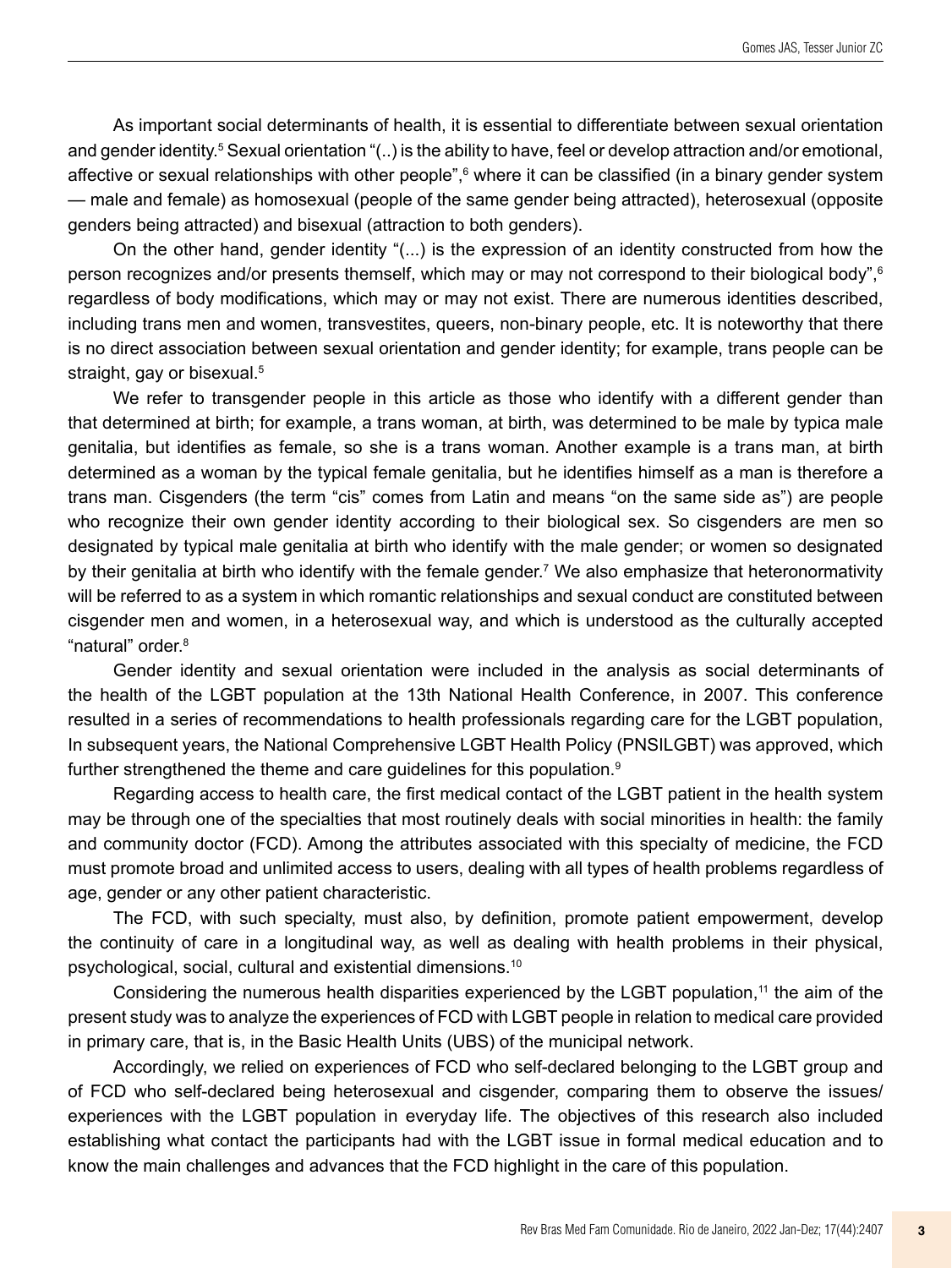The scientific literature has focused more on the experiences of prejudice and stigmatization that LGBT people suffer in health services and less on the experiences that medical professionals have in caring for these people. Therefore, knowing the experiences of FCD in the care of LGBT patients contributes to the possibility of thinking about different angles and perspectives on the health of the LGBT population. After all, FCD are also interested in giving visibility to the demands and health situations that occur in their daily professional activities.

## **METHODS**

A qualitative study was carried out with two focus groups. According to Minayo,<sup>12</sup> the focus group is "(…) a type of interview or conversation in small and homogeneous groups", and it can complement participant observation and semi-structured interviews and is useful for the formation of collective opinion and the formation of consensus. According to Barbour,<sup>13</sup> more than a group interview, it is a way of analyzing the interaction between the participants, which must be at least six per group.

The research subjects were 13 FCDs working in the municipal health network of a city in the southern part of Brazil. One group was composed of seven FCDs who self-identified as LGBT, and the other comprised six FCD who self-identified as cisgender heterosexuals. No participant declared being transgender. The characteristics of the participants, identified by codes to preserve the confidentiality of their identities, are described in Table 1.

| <b>Identification</b><br>of participant | Group             | Age | <b>Gender identity</b> | <b>Sexual orientation</b> | <b>Marital status</b> | Time as FCD    |
|-----------------------------------------|-------------------|-----|------------------------|---------------------------|-----------------------|----------------|
| P <sub>1</sub>                          | <b>LGBT FCD</b>   | 29  | Woman                  | Lesbian                   | Single                | 2              |
| P <sub>2</sub>                          | <b>LGBT FCD</b>   | 52  | Woman                  | Lesbian                   | Married               | 20             |
| P <sub>3</sub>                          | <b>LGBT FCD</b>   | 32  | Woman                  | <b>Bisexual</b>           | Married               | 6              |
| P <sub>4</sub>                          | LGBT FCD          | 32  | Woman                  | <b>Bisexual</b>           | Single                | 2              |
| P <sub>5</sub>                          | <b>LGBT FCD</b>   | 40  | Man                    | Gay                       | Single                | 12             |
| P <sub>6</sub>                          | <b>LGBT FCD</b>   | 35  | Man                    | Gay                       | Married               | 6              |
| P7                                      | <b>LGBT FCD</b>   | 28  | Man                    | Gay                       | Single                | $\overline{c}$ |
| P <sub>8</sub>                          | N-LGBT FCD        | 45  | Woman                  | Heterosexual              | Divorced              | 18             |
| P <sub>9</sub>                          | <b>N-LGBT FCD</b> | 32  | Woman                  | Heterosexual              | Married               | 4              |
| P <sub>10</sub>                         | N-LGBT FCD        | 32  | Woman                  | Heterosexual              | Married               | 5              |
| P <sub>11</sub>                         | N-LGBT FCD        | 43  | Man                    | Heterosexual              | Married               | 10             |
| P <sub>12</sub>                         | N-LGBT FCD        | 44  | Man                    | Heterosexual              | Married               | 9              |
| P <sub>13</sub>                         | N-LGBT FCD        | 42  | Man                    | Heterosexual              | Married               | 10             |

**Table 1.** Characterization of family and community doctor participants of focal group.

FCD: family and community doctor; LGBT: lesbian, gay, bisexual, transvestite and transsexual.

The focus groups were created by contacting those responsible for the FCD in the municipality, who kindly disclosed the invitation to participate in the research to the other FCD members of the municipal network. The inclusion criteria were: being a doctor with a degree in Family and Community Medicine working in the primary care network, having voluntarily declared themselves as LGBT or heterosexual and not having conflicts of interest with the study theme.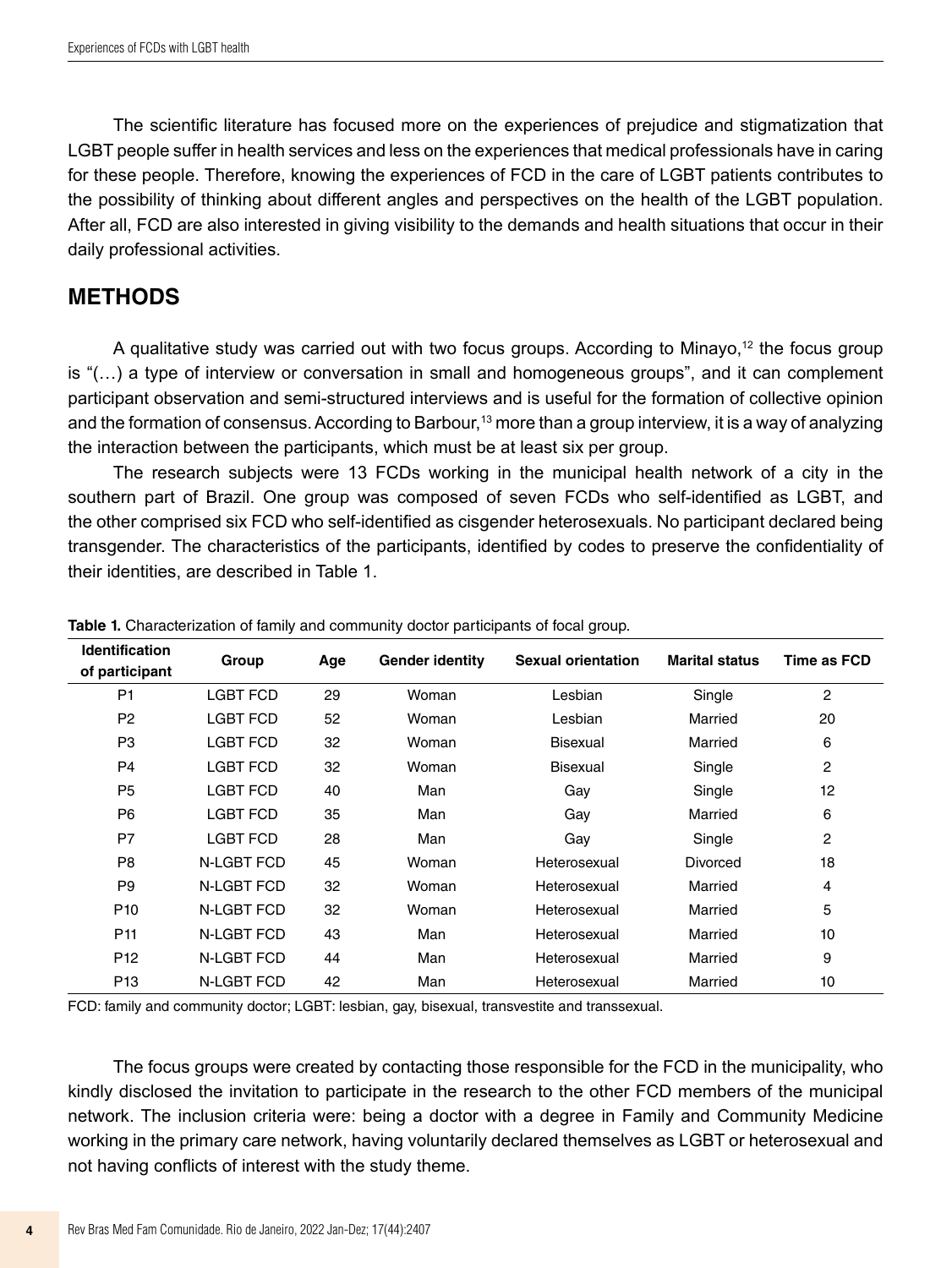FCD who showed an interest in participating and who self-declared being LGBT were placed in the "LGBT FCD" group, while those who self-declared as heterosexual were placed in the "N-LGBT FCD" group. Participants were separated in this way to give both groups a voice among their peers, so that there was no risk of suppression of opinions or speech by either party. In this way, the homogeneity of the groups was privileged, which according to Westphal<sup>14</sup> results in the deepening of the discussions as the participants talk about their specific place in society.

In the initial part of this study, the semi-structured script used in the focus groups was planned. This script was identical for both groups and composed of five topic guides, which are shown below.

1. How do LGBT issues appear in your daily life as a FCD in primary care?

2. When and how do you address patients' sexual orientation and gender identity in office visits?

3. What challenges do you perceive in relation to the LGBT issue as an FCD in primary care?

4. What advances do you perceive in relation to the LGBT issue as an FCD in primary care?

5. Do you have any suggestions for improving service to the LGBT population in primary care?

Each group participated in a meeting for the fulfillment of the focus groups, which took place on separate dates, at night, in July 2019. The location of the two meetings, one for each group, was a UBS in the city where the study was carried out. The duration of each meeting was approximately 90 min. Before starting the focus groups, the participants answered questions that aimed to determine their sociodemographic profiles.

The focus groups were carried out by two researchers. One of them was responsible for moderation; thus, when necessary, he encouraged the participation of all, limited the predominance of some participant and restricted the conversation to the scope of the study. Meanwhile, the other researcher, without interacting with the group, had the role of reporter, writing down the opinions, experiences, observations and other questions raised by the participants. It is noteworthy that both researchers did not show any kind of judgments during the meetings.

The participants. speeches were captured on audio using a digital recorder. The following day, all of them were transcribed in full by the groups' reporter. After conducting the focus groups, the researchers met for a discussion about the data collected.

For data analysis, thematic analysis was used, as suggested by Minayo, $12$  carried out in three stages. In the first stage, the pre-analysis, after exhaustive reading of the collected material, keywords and important phrases were selected that would be used as context units, based on which the clippings, categorization and coding of the data would be made, as well as the selection of theoretical concepts.

In the second stage, the exploration stage, the material was categorized, where the text was reduced to speeches or expressions considered significant, which were classified and grouped into eight thematic categories, shown in the results. In the third stage, the processing and interpretation of data, the meanings of the raw results were worked out, from which inferences and interpretations were made. It is noteworthy that we opted for the variant of the technique that does not subject the data to statistical operations, as suggested by Minayo.<sup>12</sup>

The present study was approved by the relevant Ethics Committee for Research with Humans according to the Certificate of Presentation for Ethical Assessment (CAAE) 16080619.4.0000.5360 and by the Commission for Monitoring Health Research Projects of the Municipal Department of the city where the study took place. All participants signed an informed consent form.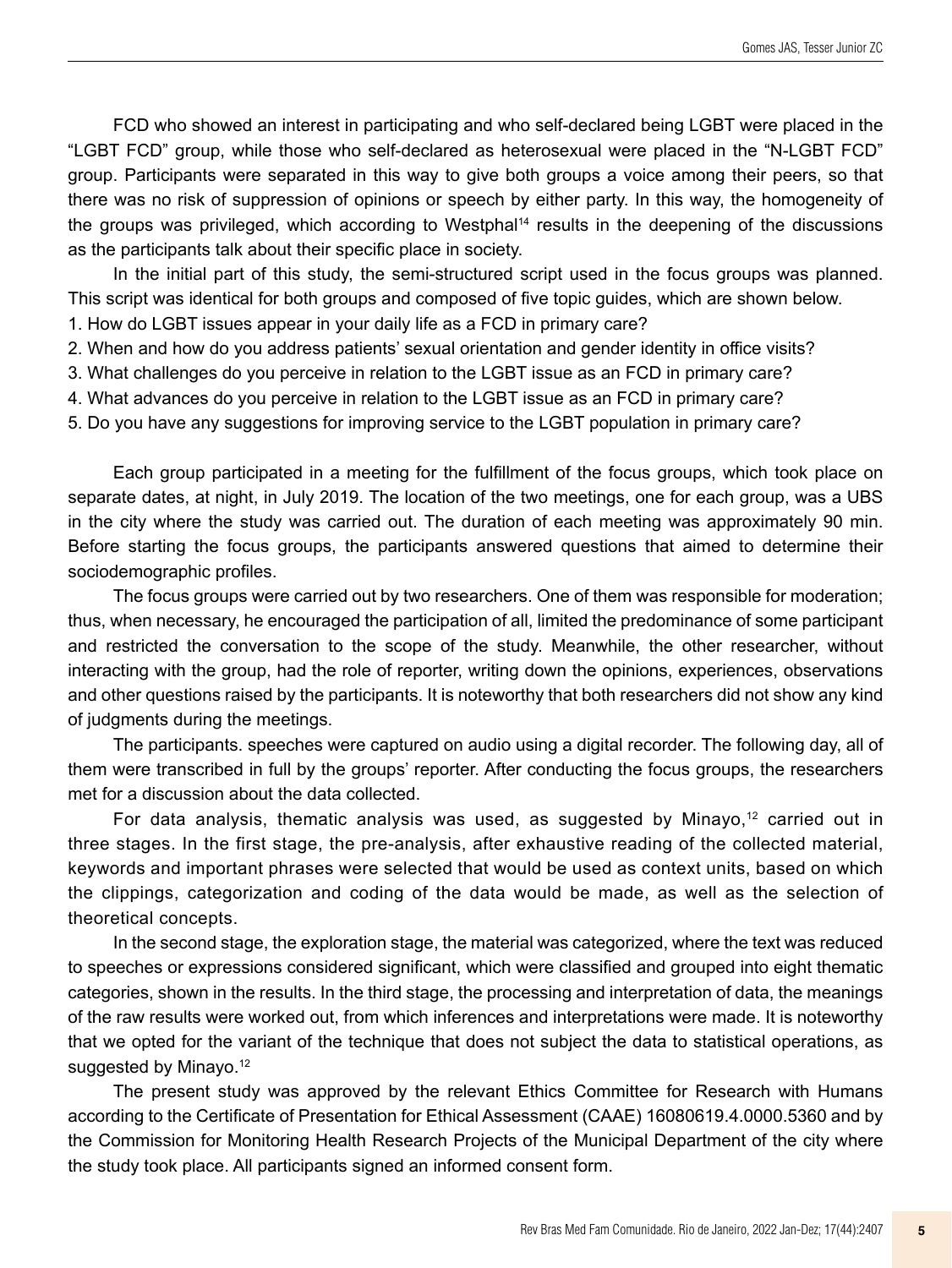## **RESULTS AND DISCUSSION**

On the basis of thematic analysis, the following thematic categories emerged from the participants statements:

- 1. importance of the LGBT issue in primary care;
- 2. mental health of LGBT people;
- 3. domestic violence against the LGBT population;
- 4. sexually transmitted infections (STIs);
- 5. FCD's difficulty in addressing issues involving sexuality and gender identity;
- 6. teaching LGBT issues and hidden curriculum in medicine courses;
- 7. advances and challenges in health care for the LGBT population; and
- 8. suggestions for improving service to the LGBT people.

We emphasize that methodological limitations are common in research carried out on LGBT subject around the world, either due to the lack of interest in participating in the research, or the fear that people have of being victims of prejudice when participating in them. Another limitation is that FCD were self-selected for this study through an invitation, so our sample may not represent the experience of all FCD but of those who are already more familiar with and attentive to the health demands of LGBT people.

## **1. Importance of lesbian, gay, bisexual, transvestite and transsexual issues in primary care**

All participants, from both groups, considered the issue of LGBT health to be important. In the group of cisgender heterosexuals, it was highlighted that in the city where the study was conducted. there is an outpatient clinic that serves the transgender/transvestite population in primary care. The aforementioned outpatient clinic was established voluntarily by FCD residents who experienced a similar practice in an internship in Uruguay, having been taken over and expanded by other FCD.<sup>14</sup>

#### **2. Mental health of lesbian, gay, bisexual, transvestite and transsexual people**

Regarding the main ways in which they observe the demands related to sexual orientation and gender identity, both groups reported the association with complaints related to patients' mental health, either as suffering from non-acceptance in the family from difficulties in their own acceptance and substance abuse.

Such data are in agreement with the world literature, which shows that lesbians, bisexuals and gay men are 1.5 times more likely to develop anxiety and depression than heterosexuals, with the chance of suicide attempts being four times greater in gay and bisexual men when compared to heterosexuals.<sup>15</sup> The risk of suicide in the transgender population is even greater. A national survey found that 41% of transgender respondents had attempted suicide, with even higher rates in younger individuals.<sup>16</sup>

Another form of mental distress can appear in substance abuse, which is also more common among LGBT people: lesbian and bisexual women have higher rates of tobacco use and passive exposure to tobacco, in addition to alcohol and chemical dependence.17 An American study showed that, compared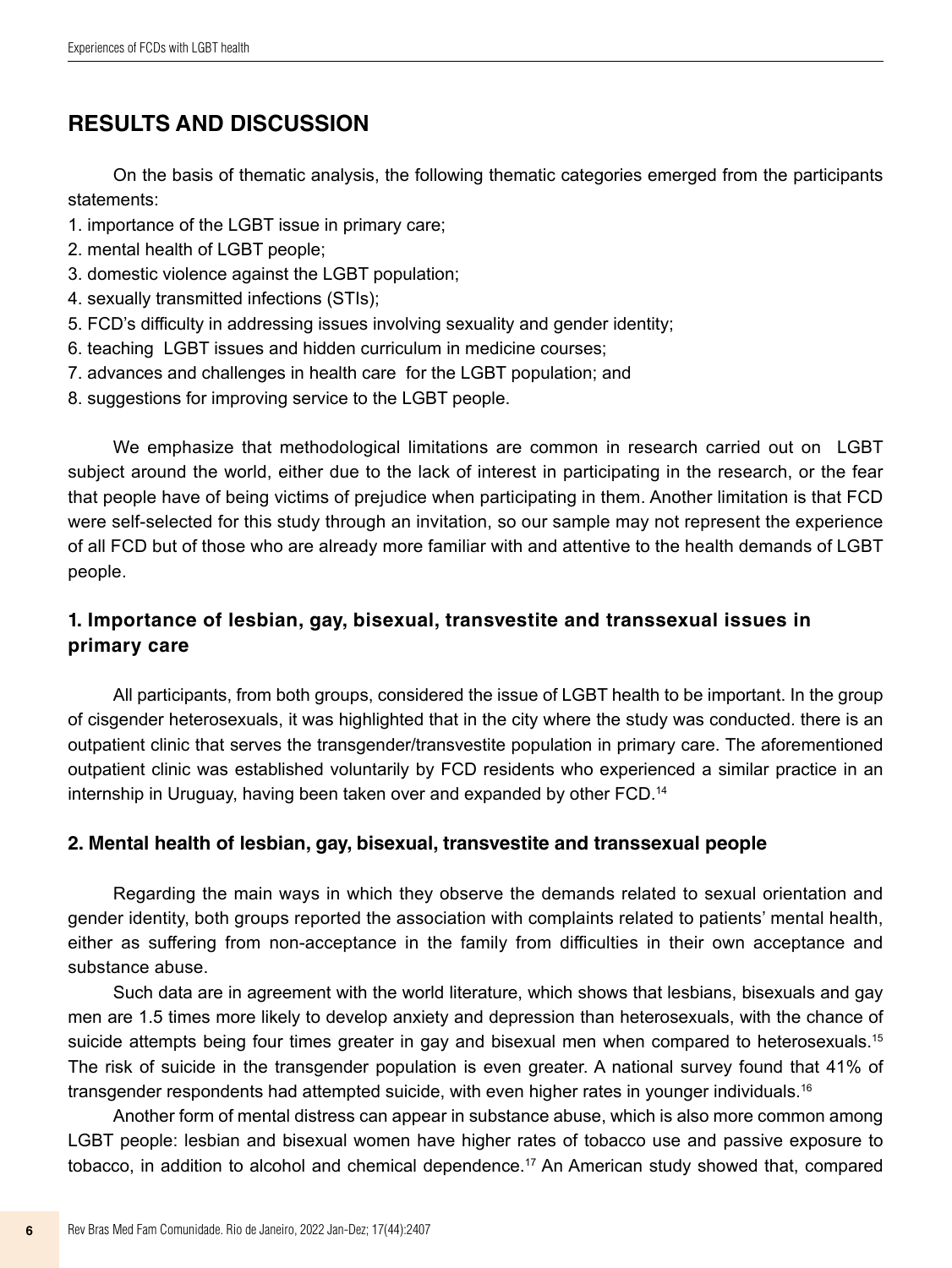to heterosexuals, the odds of lifetime substance abuse were three times higher in lesbian women and 1.6 times higher in gay men.18 In the trans population, the abuse data are even higher and the chemical substances used even more varied and dangerous.<sup>16</sup>

#### **3. Violence against the lesbian, gay, bisexual, transvestite and transsexual population**

The issue of violence against LGBT people also appeared as a demand of LGBT people in primary care, according to the FCD participants in the study. It is worth noting that domestic violence — physical, psychological or sexual — is as prevalent as in heterosexual relationships, with US studies showing a significant percentage of same-gender couples who reported this type of violence.<sup>19,20</sup> However, in relation to external violence, the Trans Murder Monitoring.<sup>21</sup> project documented more than 2,000 murders in 66 countries between 2008 and 2016, the equivalent of one murder every two days.

In Brazil, the Gay Group of Bahia (GGB)<sup>22</sup> produces annual reports on LGBT people killed as victims of homophobia. In the data released by them, since the 2000s, an increase in this accounting can be seen. In 2018, there were 420 deaths, with a predominance of gays, followed by trans/transvestites and lesbians. By the method of collecting data from the GGB, which is given by news about homophobic violence, it is therefore understood that there is an underestimation of these data.

When analyzing the data available from the Ministry of Health (MS), available in TabNet Win32 3.0, it is observed that between 2012 and 2016 the rise in the number of homicides against LGBT increased in Brazil. When compared to the general population, in the same period, the number of homicides against LGBT people was 13 times higher. These crimes are a public health problem that most often victimizes young people, especially transgender people.23

#### **4. Sexually transmitted infections**

Another important point highlighted by the two groups of participants was the high number of gay patients with human immunodeficiency virus (HIV). A participant from the LGBT FCD group reported that in the area assigned to his team, most homosexual male patients with open sexuality to the community attended the Health Center for the treatment of chronic HIV infection. Regarding STIs of the HIV virus, there was an increase in detection in Brazil between the years 2007 and 2017, mostly among males in homosexual and bisexual relationships, with an increase in detection in the age group of 13–39 years. Female infection, on the other hand, was concentrated in heterosexual relationships  $(>95\%)$ .<sup>24</sup> It is important to note that many times, homosexual cisgender men are protagonists of scientific studies with this focus alone. A review of research projects funded by the US National Institute of Health (NIH) in 2014, which evaluated 628 studies between 1998 and 2011 related to LGBT health, showed that nearly 80% of these studies focused on HIV/AIDS. The study concluded that the NIH's lack of LGBT health-related research contributes to the perpetuation of health inequities.25

### **5. Difficulty of FCD in approaching issues that involve sexuality and gender identity**

When asked how they approach sexual orientation and gender identity, both groups differed in their responses and experiences. In both groups, members reported that they were not in the habit of routinely asking their patients about their sexuality or gender identity, while others reported asking all of their patients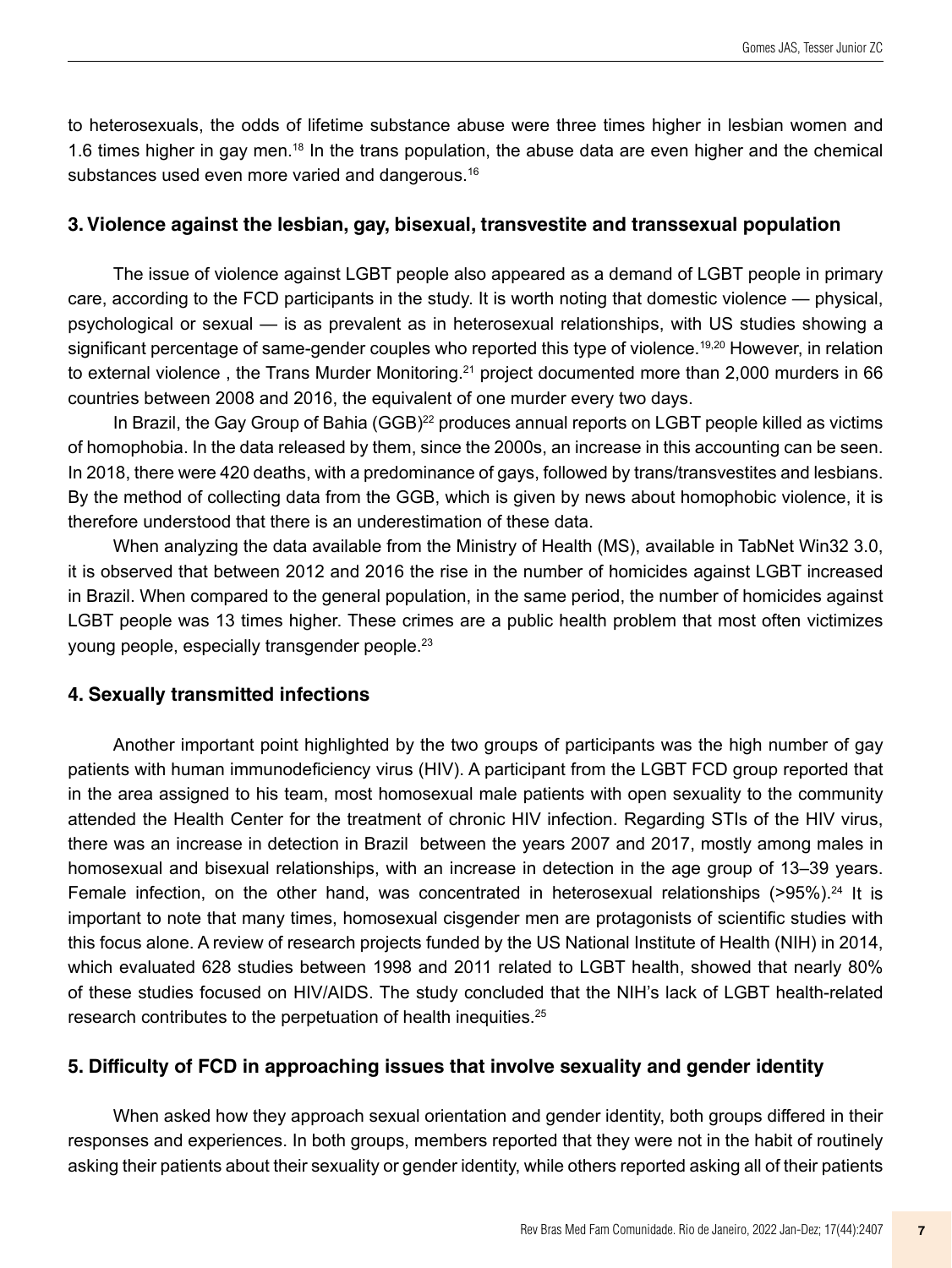at relevant appointments, such as "routine office visits". A participant from the LGBT group spoke about his difficulty:

"I was going to talk about this issue of heteronormativity, I think that even though I'm a gay man, I often think I slip a little in the approach. We even discussed with the residents recently about the time of the office visit, how to approach it in a way that is calm, because of the hurry it sometimes gets rushed" (P6).

The LGBT focus group agreed with this attitude, and participants added that they believed that the power of empathy of LGBT doctors is greater because they also feel prejudice in their skin, but they have difficulties because they are not trained. One of the participants reported that he felt that he was invading the patient's privacy. Another reported:

"It's something projected over time, now aware of it, the movement I make is to try to deconstruct it and approach it as naturally as possible 'do you have a person?', 'do you have sex with men? And with women?' It's natural" (P3).

Participants in both groups reported experience with lesbian and bisexual women in which they assumed heteronormativity and offered contraceptive methods to these patients. Brazilian data also show the difficulty in accessing health services by lesbian and bisexual women. About 40% of them did not reveal their sexual orientation. Among those who did, 28% reported faster medical care<sup>26</sup>

## **5. Teaching lesbian, gay, bisexual, transvestite and transsexual issues and hidden curriculum in medicine courses**

Participants in both groups were unanimous in recognizing the lack of content on the health of LGBT people in formal teaching in medicine, both in undergraduate and specialization courses. However, only in the LGBT FCD group were issues of the LGBT theme identified as part of a hidden curriculum that took place after homophobic demonstrations by teachers.

Hidden curriculum is understood as the learning experiences about norms, values and tendencies that take place in the routines and social relations that surround the institutional teaching spaces, without being manifest in the formal curricula of the courses.<sup>27</sup> An example was the expression "this is the fruit", said by one of the participants' teachers when a gay patient left the office.

Participants in the LGBT FCD group also pointed out that the discussions about the specialties they would do after graduating were loaded with prejudice. When, for example, a male student declared an interest in pediatrics, he would hear comments such as: "He is not a man, because he chose a specialty that is for women" (P5).

Another participant cited the teaching of approaching the homosexual patient as a risk group: "(...) when the patient identified themselves as homosexual, we should approach STIs and serology; now if he was heterosexual and married, there would be no need to" (P7).

Such attitudes perceived and highlighted by the LGBT FCD group during their graduation perpetuate prejudices that, in turn, contribute to inferior health care for these minorities, in addition to maintaining misconceptions for teaching future generations of health care workers.28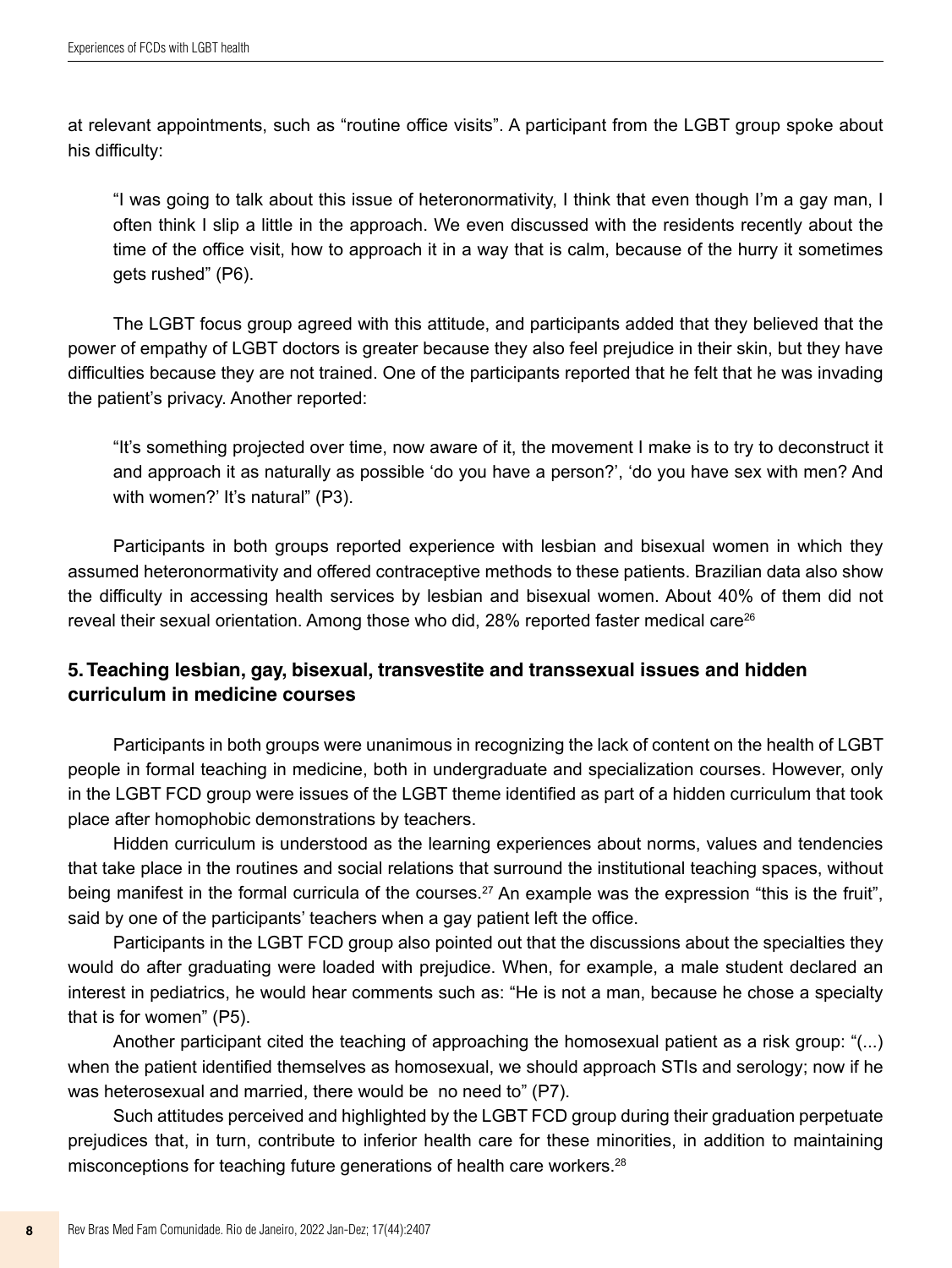In this sense, it is important to pay attention to the fact that medical students have high rates of prejudice against LGBT people. In 2017, a study with 391 undergraduates from the first to the eighth semester of Medicine at a public university in the southern region of Brazil showed, for example, that 74.9% of students agreed that sex between two men is wrong and that 83.9 % stated that masculine girls should receive treatment.<sup>29</sup>

## **6. Advances and challenges in health care for the lesbian, gay, bisexual, transvestite and transsexual population**

In both groups, participants cited the difficulty of accessing health services as the main challenge in health care for LGBT people. They emphasized that prejudice can start at the reception, even before the person arrives at the doctor's office, when, for example, the gender identity and social name of a trans person are not respected by security guards and receptionists.

A survey of different health workers such as dentists, nurses and community agents from a municipal health network showed that they have social representations of LGBT people established in religious and heteronormative morals, relating them to stereotypes, STIs and promiscuity. $^{\rm 30}$ 

The groups expanded the notion of difficult access to the prejudice present in society. A participant in the N-LGBT FCD group reported:

"(...) I consider myself a slightly more enlightened person and this maybe makes it difficult for me to recognize it, but even so I have prejudice, I think we are always looking, "why did you do that, why did you act like that, and didn't act like that? how do you usually act?", I think we have to be careful, the prejudice of the team, the prejudice of society, this brings a lot of difficulty, there are reports of many people who did not seek the health center in the neighborhood because they are ashamed to be in the middle of the close people, but because of previous experiences" (P11).

The notes made by professionals are in agreement with several other world experiences that indicate that LGBT patients experience disparities in health care when compared to the general population,<sup>31</sup> in addition to having less confidence in health services.<sup>32</sup>

When the participants were asked about the advances they perceived in relation to the health issue of the LGBT population, both groups agree that there are advances in society in general, greater discussion of the theme mainly among young adults, greater media exposure dedicated to the subject (such as characters in novels). More specifically in the city of the study, a participant from the N-LGBT FCD group emphasizes that the trans clinic provided training for the professionals who were involved. Such professionals disseminate the LGBT theme more through the health network. Another participant emphasized that having the space to put the social name in the electronic medical record is already an advance.

### **7. Suggestions for improving health service to LGBT people**

Regarding the suggestions that the participating professionals would have for improvements in relation to the LGBT issue, the groups were unanimous in reinforcing the importance of institutionalizing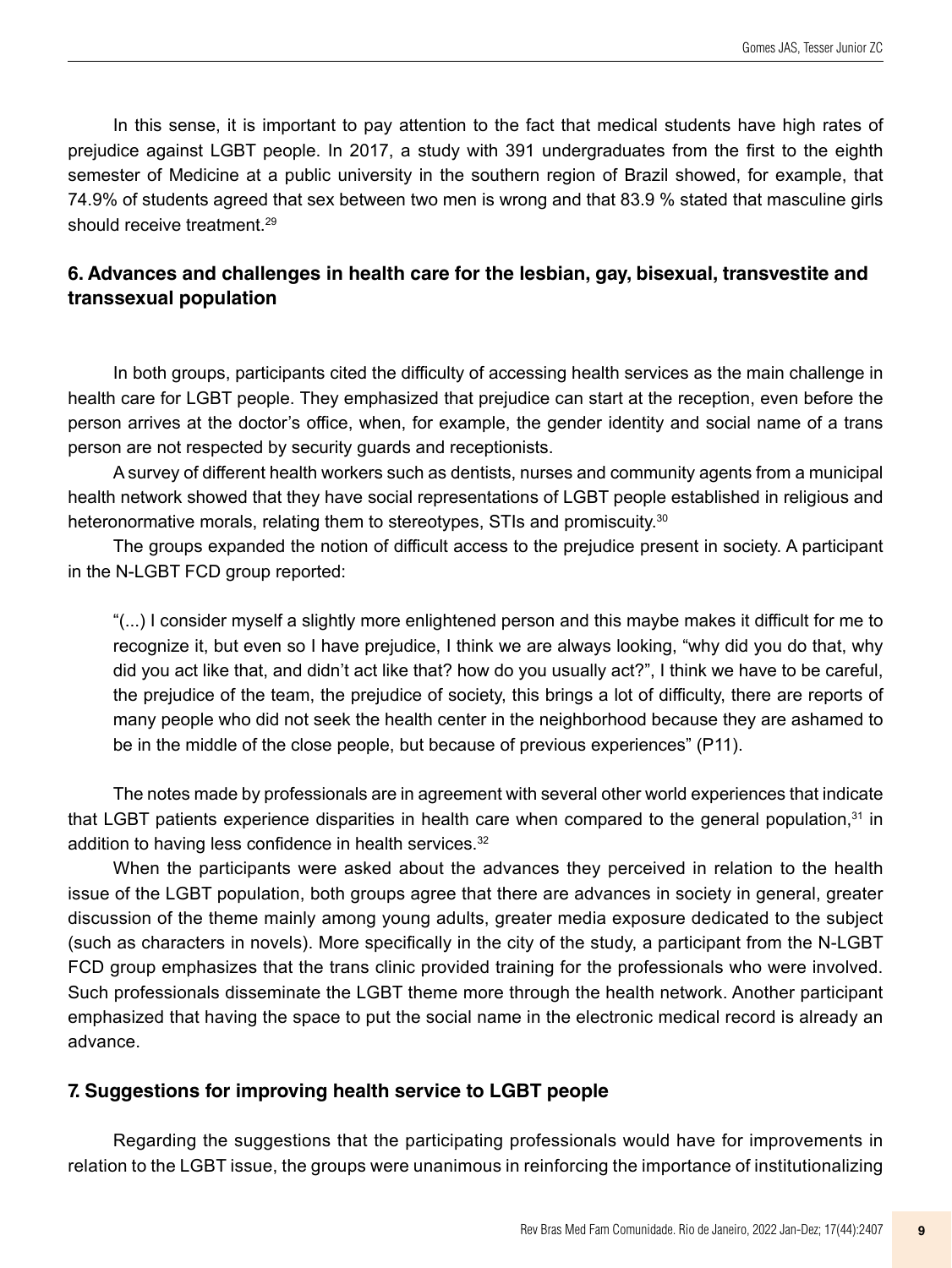and formalizing teaching about LGBT health in medical graduation, as well as offering training for all health professionals, whether in the municipal network of health services, or in online courses. They highlighted the importance of valuing the professional who has this knowledge and demanding that they have an ethical posture towards the LGBT patient, as highlighted by a participant of the N-LGBT FCD group:

"I think that, in addition to offering training, demanding that the person be updated with that, but demanding that the person has that attitude, it is no use offering only the certificate (...) that the probationary evaluation would work, even in contemplating this question of ethics and professionalism, this is actually even professionalism, as you are professional, regardless of what life is like" (P9).

The suggestions presented dialogue directly with other studies on the subject found in the world literature, which also suggest as resources for education: the inclusion of LGBT patients in simulated cases to be studied as part of the population variety, the improvement of sexuality studies in the curricula residency and medical graduation, support groups sponsored by educational institutions, institutional guidelines that condemn discrimination widely publicized by health institutions and measures to be taken against individuals who practice LGBTphobia in these environments.<sup>33</sup>

## **FINAL CONSIDERATIONS**

The importance of recognizing sexual orientation and gender identity as social determinants of health explains some of the disparities associated with the health of LGBT people. The different forms of discrimination, including lesbophobia, gayphobia, biphobia, travestiphobia and transphobia, have a profoundly negative impact on the health of those who suffer them, creating difficulties that range from access to the health system to maintaining care. of yourself.<sup>5</sup>

The focus groups with cisgender heterosexual FCD and LGBT FCD participants both presented difficulties with the LGBT issue, ranging from how to approach LGBT health to how to provide quality access to this population, which indicates the fallibility of approaching the subject in institutions teaching health and society's prejudice on the subject, in general.

As future perspectives, further studies on the health of LGBT people are extremely necessary to increase the visibility of the topic, to reduce health inequities for this population, in addition to promoting discussion on the subject in search of the inclusion of their studies in a systematic way in health education.

## **AUTHORS' CONTRIBUTIONS**

JASG: conceptualization, data curation, formal analysis, writing – first draft and writing – review and editing. ZCTJ: conceptualization, data curation, formal analysis, writing – writing – review and editing.

## **CONFLICT OF INTERESTS**

None to declare.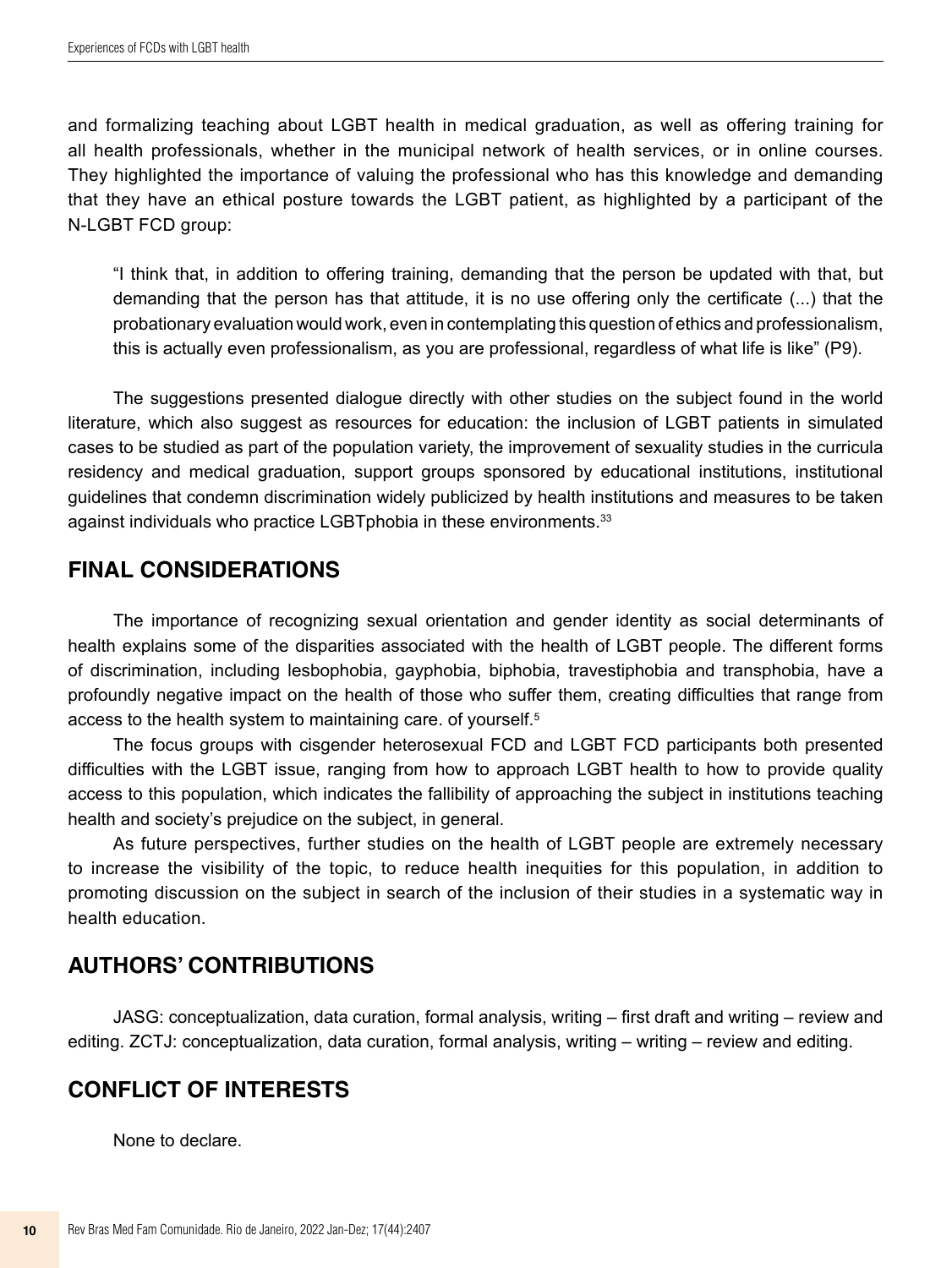## **REFERENCES**

- 1. United Nations. Born free and equal: sexual orientation and gender identity in international human rights law. United Nations: New York and Geneva, 2012.
- 2. Drescher J. Out of DSM: depathologizing homosexuality. Behav Sci 2015;5(4):565-75. [https://doi.org/10.3390/](https://doi.org/10.3390/bs5040565) [bs5040565](https://doi.org/10.3390/bs5040565)
- 3. World Health Organization. The ICD-10 classification of mental and behavioural disorders: diagnostic criteria for research. Genebra: World Health Organization; 1993.
- 4. The Lancet. ICD-11: a brave attempt at classifying a new world. Lancet 2018;391(10139):2476. [https://doi.org/10.1016/](https://doi.org/10.1016/S0140-6736(18)31370-9) [S0140-6736\(18\)31370-9](https://doi.org/10.1016/S0140-6736(18)31370-9)
- 5. Brasil. Política Nacional de Saúde Integral de Lésbicas, Gays, Bissexuais, Travestis e Transexuais. Brasília: Ministério da Saúde; 2013.
- 6. Brasil. Atenção Integral à Saúde da População Trans. Brasília: Ministério da Saúde; 2014.
- 7. Aultman B. Cisgender. TSQ 2014;1(1-2):61-2.<https://doi.org/10.1215/23289252-2399614>
- 8. Wieringa SE. Symbolic subversion. TSQ 2014;1(1-2):210-2. <https://doi.org/10.1215/23289252-2400046>
- 9. Brasil. Relatório Final da 13ª Conferência Nacional de Saúde. Brasília: Conselho Nacional de Saúde; 1998.
- 10. Allen J, Gay B, Crebolder H, Heyrman J, Svab I, Ram P. The European definition of general practice/family medicine. Liublian: EURACT: 2005.
- 11. Tesser-Junior ZC, Kovaleski DF. A invisibilidade das pessoas LGBT na atenção a saúde. In: Figueiredo GLA, Martins CHG, Akerman M, org. Vulnerabilidades e Saúde: grupos em cena por visibilidade no espaço urbano. São Paulo: HUCITEC; 2018. p. 123-31.
- 12. Minayo MCS. O desafio do conhecimento: pesquisa qualitativa em saúde. 12ª ed. São Paulo: HUCITEC; 2010. 269 p.
- 13. Barbour R. Doing focus groups. 2007. <https://doi.org/10.4135/9781849208956>
- 14. Westphal MF. Uso de métodos qualitativos no estudo de movimentos sociais por saúde. In: Spínola AWP, Sá ENC, Westphal MF, Adorno RCF, Zioni F, org. Pesquisa social em saúde. 1ª ed. São Paulo: Cortez Editora; 1992.
- 15. King M, Semlyen J, Tai SS, Killaspy H, Osborn D, Popelyuk D, et al. A systematic review of mental disorder, suicide, and deliberate self harm in lesbian, gay and bisexual people. BMC Psychiatry 2008;8:70. [https://doi.org/10.1186/1471-](https://doi.org/10.1186/1471-244X-8-70) [244X-8-70](https://doi.org/10.1186/1471-244X-8-70)
- 16. Grant JM, Mottet LA, Tanis J, Herman JL, Harrison J, Keisling M. National transgender discrimination survey report on health and health care. National Transgender Discrimination Survey Report on Health and Health Care; 2010.
- 17. Cochran SD, Bandiera FC, Mays VM. Sexual orientation-related differences in tobacco use and secondhand smoke exposure among US adults aged 20 to 59 years: 2003-2010 National Health and Nutrition Examination Surveys. Am J Public Health 2013;103(10):1837-44.<https://doi.org/10.2105/AJPH.2013.301423>
- 18. McCabe SE, West BT, Hughes TL, Boyd CJ. Sexual orientation and substance abuse treatment utilization in the United States: results from a national survey. J Subst Abuse Treat 2013;44(1):4-12. [https://doi.org/10.1016/j.](https://doi.org/10.1016/j.jsat.2012.01.007) [jsat.2012.01.007](https://doi.org/10.1016/j.jsat.2012.01.007)
- 19. Tjaden P, Thoennes N. Extent, nature, and consequences of intimate partner violence. Atlanta: Centers for disease control and prevention; 2000.
- 20. Stephenson R, Khosropour C, Sullivan P. Reporting of intimate partner violence among men who have sex with men in an online survey. West J Emerg Med. 2010;11(3):242-6. PMID: 20882143
- 21. Transrespect versus Transphobia Worldwide [internet]. 2018 [acessado em 11 jan. 2020]. Disponível em: [https://transrespect.](https://transrespect.org/en/trans-murder-monitoring/) [org/en/trans-murder-monitoring/](https://transrespect.org/en/trans-murder-monitoring/)
- 22. Michels E, Mott L. Mortes violentas de LGBT no Brasil: relatório 2017. Salvador: Grupo Gay da Bahia; 2018.
- 23. Mendes WG, Silva CMFP. Homicídios da população de lésbicas, gays, bissexuais, travestis, transexuais ou transgêneros (LGBT) no Brasil: uma análise espacial. Cien Saude Colet 2020;25(5):1709-22. [https://doi.org/10.1590/1413-](https://doi.org/10.1590/1413-81232020255.33672019) [81232020255.33672019](https://doi.org/10.1590/1413-81232020255.33672019)
- 24. Brasil. Boletim Epidemiologico HIV Aids 2017. Brasília: Ministério da Saúde; 2018.
- 25. Deschamps D, Singer B, Boylan JF. LGBTQ Stats: Lesbian, Gay, Bisexual, Transgender, and Queer People by the Numbers. New York: The New Press; 2017. 340 p.
- 26. Facchini R, Barbosa RM. Dossiê saúde das mulheres lésbicas: promoção da equidade e da integralidade. Belo Horizonte: Rede Feminista de Saúde; 2006.
- 27. Apple MW. Ideologia e currículo. [Internet]. 3ª ed. Porto Alegre: Artmed; 2006.
- 28. Fallin-Bennett K. Implicit bias against sexual minorities in medicine: cycles of professional influence and the role of the hidden curriculum. Acad Med 2015;90(5):549-52.<https://doi.org/10.1097/ACM.0000000000000662>
- 29. Moretti-Pires RO, Guadagnin LI, Tesser-Júnior ZC, Campos DA, Turatti BO. Preconceito contra diversidade sexual e de gênero entre estudantes de medicina de 1º ao 8º semestre de um curso da região sul do Brasil. Rev Bras Educ Med 2019;43(Suppl 1):557–67. <https://doi.org/10.1590/1981-5271v43suplemento1-20190076>
- 30. Silva ALR, Finkle M, Moretti-Pires RO. Representações sociais de trabalhadores da atenção básica à saúde sobre pessoas LGBT. Trab Educ e Saúde 2019;17(2). <https://doi.org/10.1590/1981-7746-sol00197>